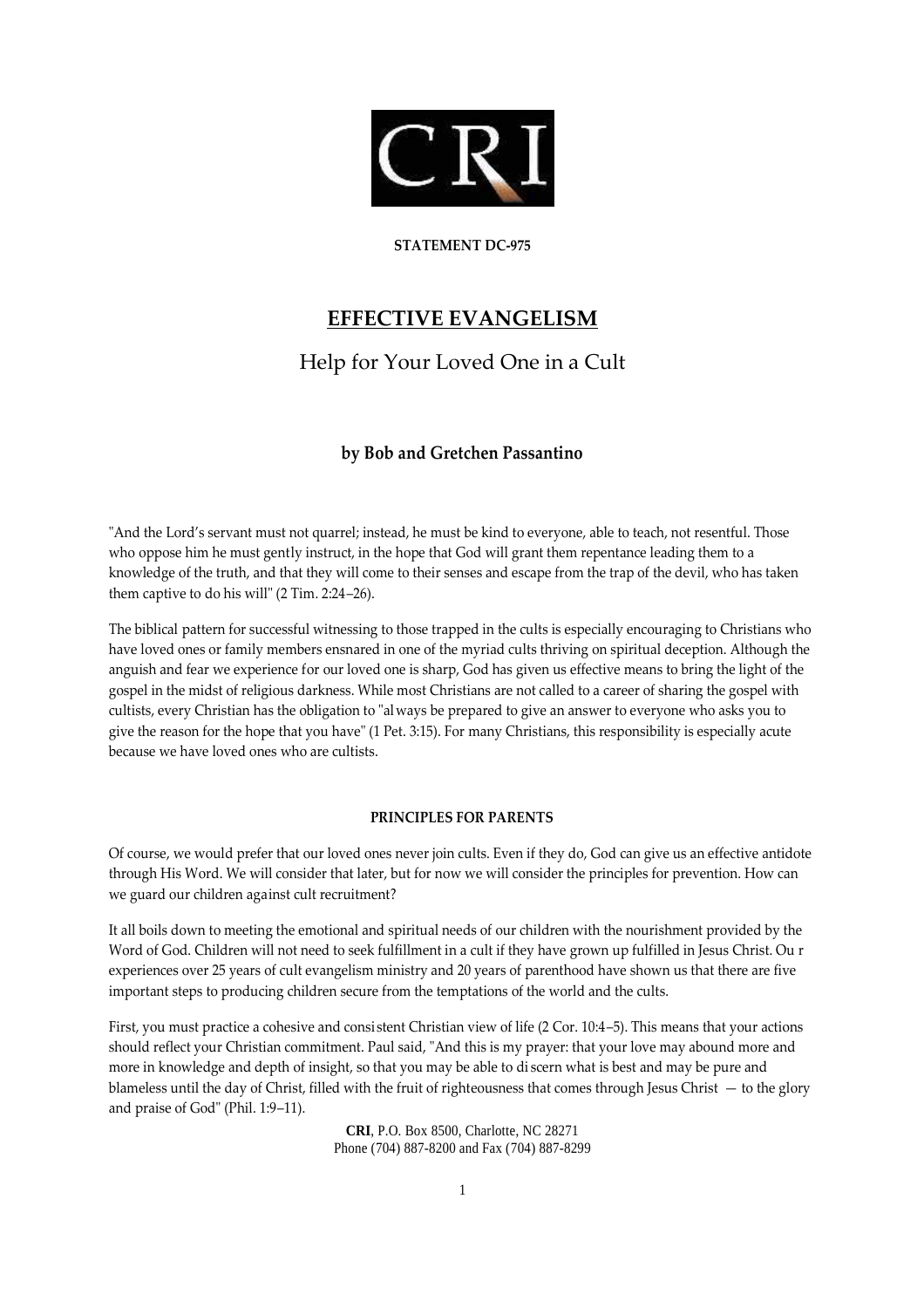A favorite complaint against "Christendom" by the cults is th at Christians are hypocrites — they teach one thing and do another. By maintaining a consistent Christian walk and openly facing the challenges of the world with the truth of God's Word (2 Cor. 5:16–17), your family need never give your children occasion to see such a criticism leveled at themselves, their parents, or their family.

Even when you stumble in your Christian walk, God can use the experience to bring the focus back to His perfection manifested in Jesus Christ, instead of your own imperfections. When children protest that their parents have not acted like Christians, they are showing that they know how Christians should act. This can be a constructive experience when the erring parent admits his or her fault, agrees with the child's grasp of bibli cal conduct, and focuses on the forgiveness and reconciliation available in Christ.

Second, provide your children with a sound Bible background. A close familiarity with the Bible will prepare your children before the cults challenge their faith. By learni ng proper Bible study and interpretation at home, children are protected from the cults' replacement of Bible study with biased cultic literature and unsound cultic interpretations of the Bible. It is especially important that your children learn to study the Bible for what it says, noting context, language, history, and sound argumentation. When they become familiar with understanding the Bible, they will not be satisfied with cultic interpretations that depend on secret meanings, subjective experiences, o r autocratic pronouncements.

Third, be sure you are aware of your children's emotional needs and that you are fulfilling those needs in accordance with God's will, as revealed in the Bible. Children need love, discipline, respect, comfort, joy, and all the other kinds of nurturing that help shape an adult with a well-developed personal relationship with Jesus Christ. Don't let your children starve for spiritual nourishment so that even the toxic diet of the cults is appealing to them.

Fourth, don't neglect your children's objective spiritual needs. Many well-intentioned people join cults because their desire to serve God and feel close to Him has been frustrated at home and in their traditional churches. We have a close friend (who now helps people get out of the cults) who first joined a cult because he wanted to serve God but didn't see anyone around him working zealously for God — except the people in the cult he joined. Provide your children with the spiritual instruction, discipline, and practice they ne ed, and also provide them with opportunities to be used by God in reaching other people. It is frustrating to want to do something for God but then have everyone tell you that you are not old enough. By allowing your children a place in ministry, you reinf orce their relationship to God and strengthen your family's defenses against the world.

Fifth, commit your family to a church that practices the New Testament functions of the body of Christ. Christians need one another; God did not intend for us to live our Christian lives apart from our fellow believers. Paul warned that those who are not grounded in the church are in danger of falling to false teachings:

It was he who gave some to be apostles, some to be prophets, some to be evangelists, and some to be pastors and teachers, to prepare God's people for works of service, so that the body of Christ may be built up until we all reach unity in the faith and in the knowledge of the Son of God and become mature, attaining to the whole measure of the fullness of Christ.

Then we will no longer be infants, tossed back and forth by the waves, and blown here and there by every wind of teaching and by the cunning and craftiness of men in their deceitful scheming. Instead, speaking the truth in love, we will in all things grow up into him who is the Head, that is, Christ. From him the whole body, joined and held together by every supporting ligament, grows and builds itself up in love, as each part does its work. (Eph. 4:11 –16)

Your family needs the strong support of a church committed to biblical principles of discipleship and evangelism.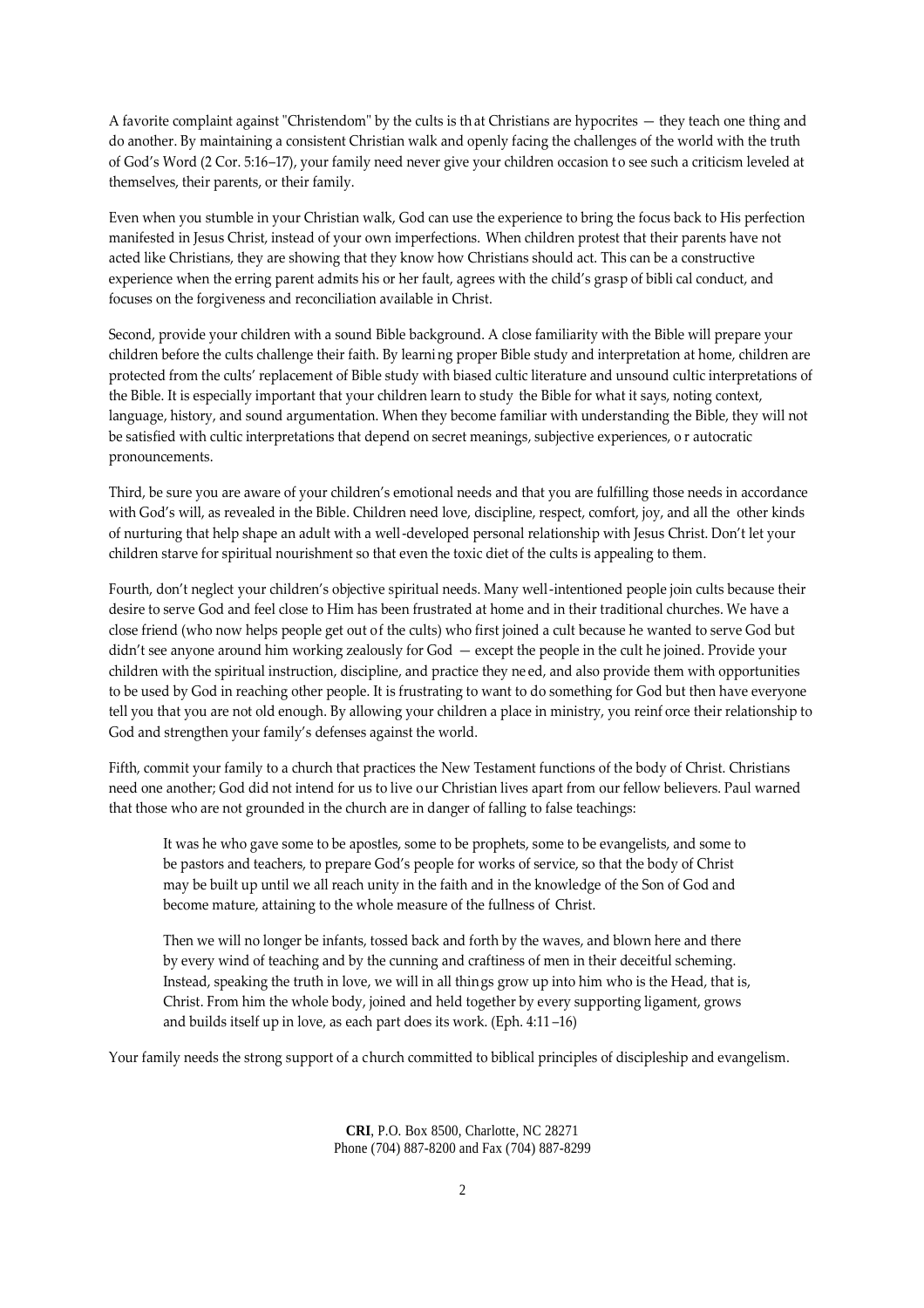#### **WITNESSING TO CULTISTS**

Sometimes, despite our best efforts, people we love join cults and seem hopelessly lost in heresy. Often we understand at least some of what might have lured them away from Christ, but we feel ill–equipped to rescue them. What they say and do can hurt us more than any false pronouncement of a cult.

Although it might take less effort to ignore the problem, our love for them and our obedience to Christ should compel us to speak the truth in love and to persevere in bringing the light of the gospel to the darkness they have entered. While it is true that many people who convert to cults as adults lose their enthusiasm and become inactive within five years, your loving intervention all along will give such people the light of the true gospel, which alone can satisfy our deepest human need for reconciliation with God.

First, and perhaps most important, love the cultist with the love of Christ. Love "is not rude, it is not self–seeking, it is not easily angered, it keeps no record of wrongs. Love does not delight in evil but rejoices with the truth. It always protects, always trusts, always hopes, always perseveres" (1 Cor. 13:5 –7). Although your loved one's defection to the cults hurts you and you fear for his eternal destiny, and his spiritual blindness frustrates you, remember that God's love for him should flow through you with the same mercy and grace God showed you in Christ. Romans 5:8 reveals this unconditional love: "God demonstrates his own love for us in this: While we were still sinners, Christ died for us." You can love him by the grace of God even though you clearly disagree with what he has been taught.

Sometimes the result of such biblical commitment reaps blessings far beyond what was originally envisioned. Many years ago, a Jehovah's Witness talked with us on the phone, and we invited him to stay with us (he lived 3,000 miles away) when he came to our area to visit. He couldn't believe we were willing to o pen our home to him, a Jehovah's Witness, when our occupation was to combat the teachings of the Watchtower and other cults. We spent hour after hour with him on the phone and kept reassuring him of our love for him and our desire to communicate truth to h im. As a result of our continued work with him, and the work of other committed Christians, he left the Watchtower and committed his life to Jesus Christ. Sharing the gospel has become second nature to him. God has opened opportunities for him to share the gospel in mainland China, Japan, and other Pacific nations. He knows from firsthand experience that the love of Christ works miracles!

Second, let your life be an example to your loved one of what a difference Christ can make. Your loved one who has joined a cult has probably been told that all of "Christendom" is hypocritical, and that she was lucky to get away from her family with its surface–level commitment to God's cause. If you maintain a consistent Christian life, your loved one won't be able to agree with what she is being taught. Let your life prove the cult wrong.

Don't despair if you have strayed from Christ in the past, or if your own spiritual commitment has been inconsistent. Keep your focus on Christ. Commit yourself to following Christ every day and point your loved one to the perfection that is in Christ despite your own shortcomings. As she hears you sharing the Scriptures and sees your life changing by the power of the Holy Spirit, she will gain a new respect for you and she will listen mo re openly when you share your concerns about her cultic beliefs.

Third, in a loving and nonaggressive way, share with your loved one information on the cult and its heretical teachings. Don't shove anticult literature down his throat. Lovingly ask if he wo uld help you understand his beliefs and how they relate to the Bible. Share with him your concern that he make responsible decisions about what he is being taught. Express to him your confidence that the truth expressed in the Bible is the standard by whic h all beliefs, ideas, and practices are to be judged — including the cult's. There are many cultists who don't know the implications of what they believe or the true teachings of the Bible. Help get them on the road to a responsible personal choice concerning their beliefs.

Fourth, show your loved one that her emotional and spiritual needs (which probably drew her to the cult in the first place) can be met truly and permanently in a personal relationship with the Jesus of the Bible. She doesn't need an